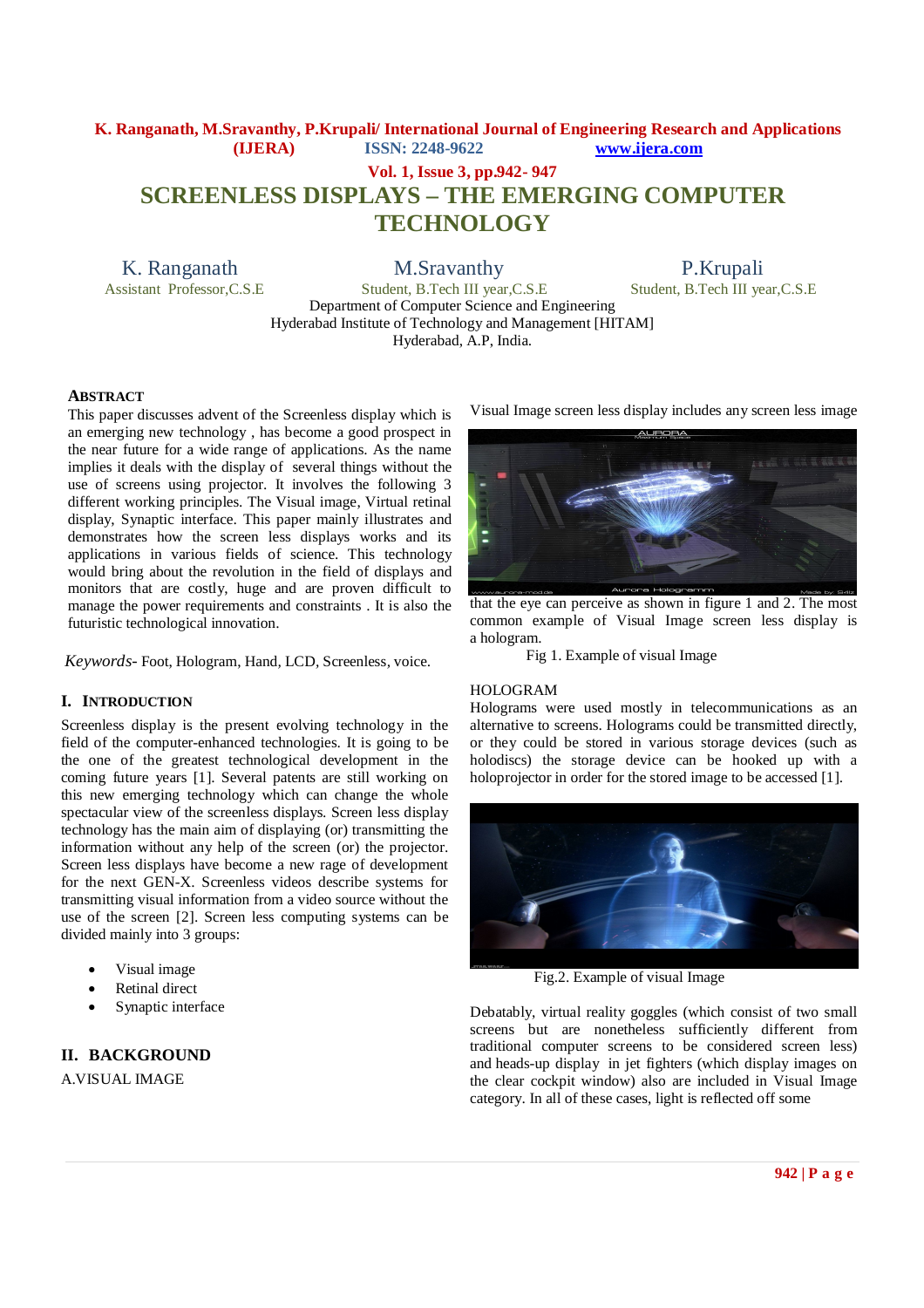## **Vol. 1, Issue 3, pp.942- 947**

intermediate object (hologram, LCD panel, or cockpit window) before it reaches the retina. In the case of LCD panels the light is refracted from the back of the panel, but is nonetheless a reflected source[3]. The new software and hardware will enable the user to, in effect; make design adjustments in the system to fit his or her particular needs, capabilities, and preferences. They will enable the system to do such things as adjusting to users' behaviors in dealing with interactive movable type.

### B.RETINAL DISPLAY

Virtual retinal display systems are a class of screen less displays in which images are projected directly onto the retina as shown in figure 3. They are distinguished from visual image systems because light is not reflected from some intermediate object onto the retina; it is instead projected directly onto the retina. Retinal Direct systems, once marketed, hold out the promise of extreme privacy when computing work is done in public places because most inquiring relies on viewing the same light as the person who is legitimately viewing the screen, and retinal direct systems send light only into the pupils of their intended viewer[6].



Fig. 3. Retinal Display

### C. SYNAPTIC INTERFACE

Synaptic Interface screen less video does not use light at all. Visual information completely bypasses the eye and is Fig.4. Synaptic Interface

Transmitted directly to the brain. While such systems have yet to be implemented in humans, success has been achieved in sampling usable video signals from the biological eyes of a living horseshoe crab through their optic nerves, and in sending video signals from electronic cameras into the creatures' brains using the same method as illustrated in figure 4.

### **III. THE WORKING PRINCIPLE**

There are several new emerging ways for the technological development of the working principle of the screen less displays[4]. Several software's are merging for the GEN-X wonder view. Any computer system that can run the mudoc software can present text that has been set in interactive movable type. Most of the mudocs that are consumed in the next few years will be consumed with conventional personal computers, e-book readers, and other kinds of display and projection devices that are now in use. Very soon it appears to be a new kind of input/output system will facilitate communication and interaction between the computer and the computer user. This new human/computer interface is the telereader terminal. Visual Image is a bitmap manipulation and composition product. Bitmaps can be manipulated independently, in the Image Mode or multiple bitmaps can be composited Together in the Object Mode to create a "collage". Visual Image can create and Manipulate images of any size: the only limitation is the amount of memory resources your system has.

### A. Creating Visual Catalog Files with Visual Image

Visual Image gives you the ability to create files in the EYE file format for use in the Visual Catalog program. These EYE files can be used to create catalogs of images in logical sub groupings: for example, you can create a catalog file in the EYE format that lists all images of building materials (brick, concrete, stone, etc.). The File, Export Project command creates an EYE file that refers to all of the images that are currently loaded into Visual Image. When you select this command, you are prompted to enter a filename for the EYE file that is to be created. If you have created any image in Visual Image that are not yet saved to disk you will be asked if you wish to include those images in the EYE file and if so, you are prompted to store those images as bitmaps. The File, Exports Editor Command in Visual Image allows you to pack and choose those image files on disk that you wish to include in a catalog EYE file [5]. When you select File in Export Editor, a file browser appears from which you can choose the image files to include. Use this browser to select images to add to a project file for use in Visual Catalog.

#### B. Additional Software and Hardware Requirements

To facilitate the interactivity

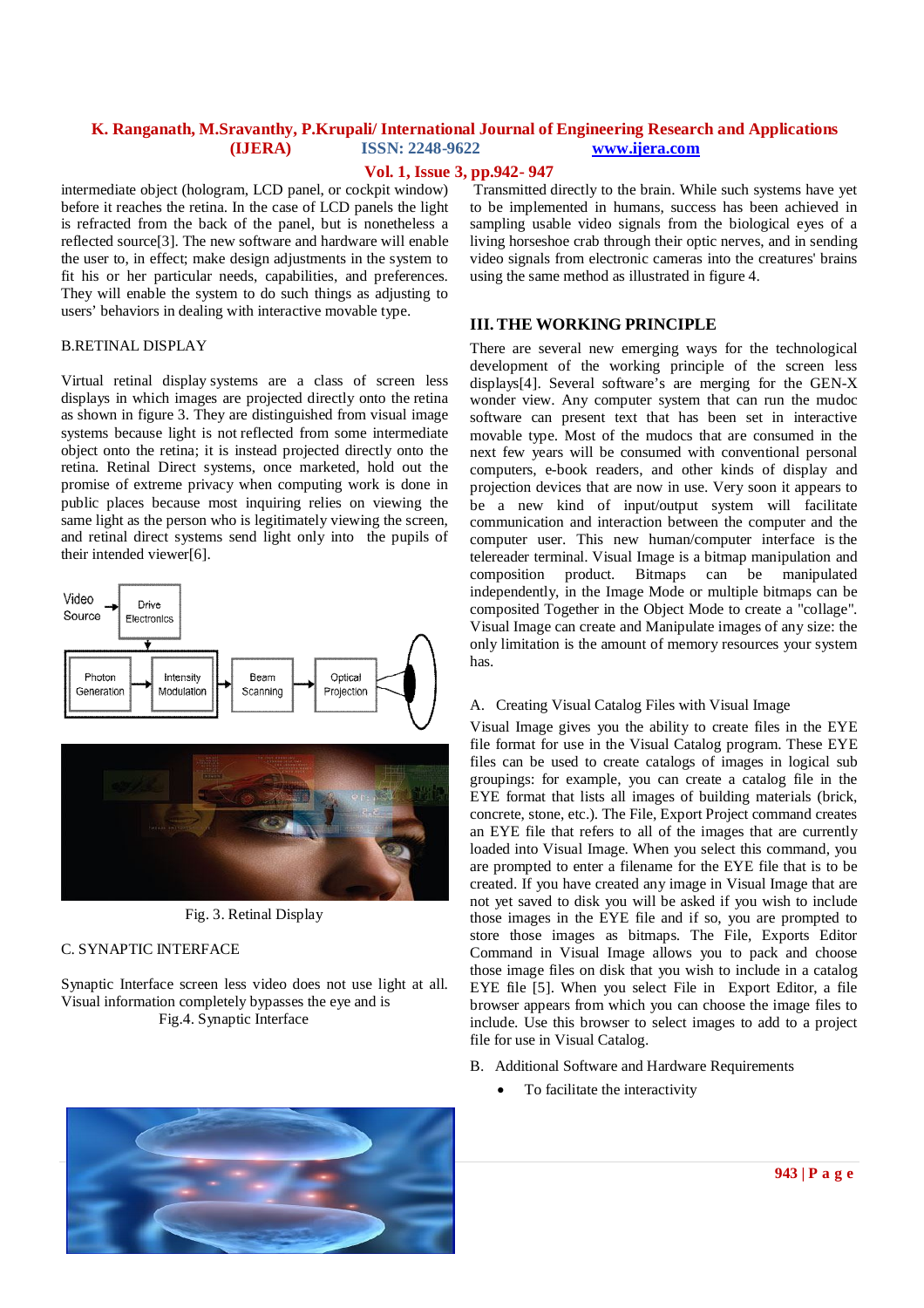### **Vol. 1, Issue 3, pp.942- 947**

- To optimize the user's perceptual and cognitive capabilities
- To provide the most healthful visual environment for the user.
- Responding to a variety of user commands (using voice, hand, foot, or other signal methods)
- Providing blink cues or blinks responses
- Modifying output to compensate for changes in user's physiology or reaction time, etc. The new software and hardware will enable the user and the system to better exploit each other's capabilities and to function as a fully integrated team.

## **IV. VIRTUAL RETINAL DISPLAY STRUCTURE AND IMPLEMENTATION**

A virtual retinal display (VRD), also known as a retinal scan display (RSD), is a new display technology that draws a raster display (like a television) directly onto the retina of the eye. The user sees what appears to be a conventional display floating in space in front of them. Similar systems have been made by projecting a defocused image directly in front of the user's eye on a small "screen", normally in the form of large sunglasses. The user focuses their eyes on the background, where the screen appeared to be floating. The disadvantage of these systems was the limited area covered by the "screen", the high weight of the small televisions used to project the display, and the fact that the image would appear focused only if the user was focusing at a particular "depth".

Limited brightness made them useful only in indoor settings as well. Only recently, a number of developments have made a true VRD system in practice. In particular, the development of high-brightness LEDs have made the displays bright enough to be used during the day and adaptive optics have allowed systems to dynamically correct for irregularities in the eye (although this is not at all needed in all situations). The result is a high-resolution screen less display with excellent color range and brightness, far better than the best<br>television technologies. The VRD was invented at The VRD was invented at the University of Washington in the Human Interface Technology Lab in 1991. Most of this research into VRDs to date has been in combination with various virtual reality systems. In this role VRDs have the potential advantage of being much smaller than existing television-based systems. They share some of the same disadvantages however, requiring some sort of optics to send the image into the eye, typically similar to the sunglasses system used with previous technologies. It can be also used as part of a wearable computer system. More recently, there has been some interest in VRDs as a display system for portable devices such as cell phones, PDAs and various media players. In this role the device would be placed in front of the user, perhaps on a desk, and aimed in the general direction of the eyes. The system would

then detect the eye using facial scanning techniques and keep the image in place using motion compensation. In this role the VRD offers unique advantages, being able to replicate a fullsized monitor on a small device. The most recent innovations in mobile computing have been based around touch screen technology[6]. The future of mobile devices is both touch less and screen less. By 2020 the mobile phone as we know it today will disappear and something very different will take its place. Instead of touching a screen, we will interact with technology directly through our senses, through technology embedded in what he is calling "Internet Glasses". Voice was always organized in sessions with a beginning and an end. Today we have threads, i.e when a thread is started it never ends and we have many continuing in parallel. Think of your email, RSS feeds, Twitter, etc. So this is how our brain works. The hone of tomorrow will be telecoupling and related machines and future is bypassing screens and keyboards altogether as in figure 6. The two key technologies will be laser based displays, which display images directly onto our retinas and brain wave sensing implants as shown in figure 5. This will allow technology to integrate with our 'reality vision' much more seamlessly. We are on the verge of a hardware revolution that will make this all possible, as well as the cloud-based information streaming that will enable the user interface to become a reality as shown in figure 9 and 10.



Fig. 5.VirtualRetinal Display –Example.



Fig. 6. Sytem Architecture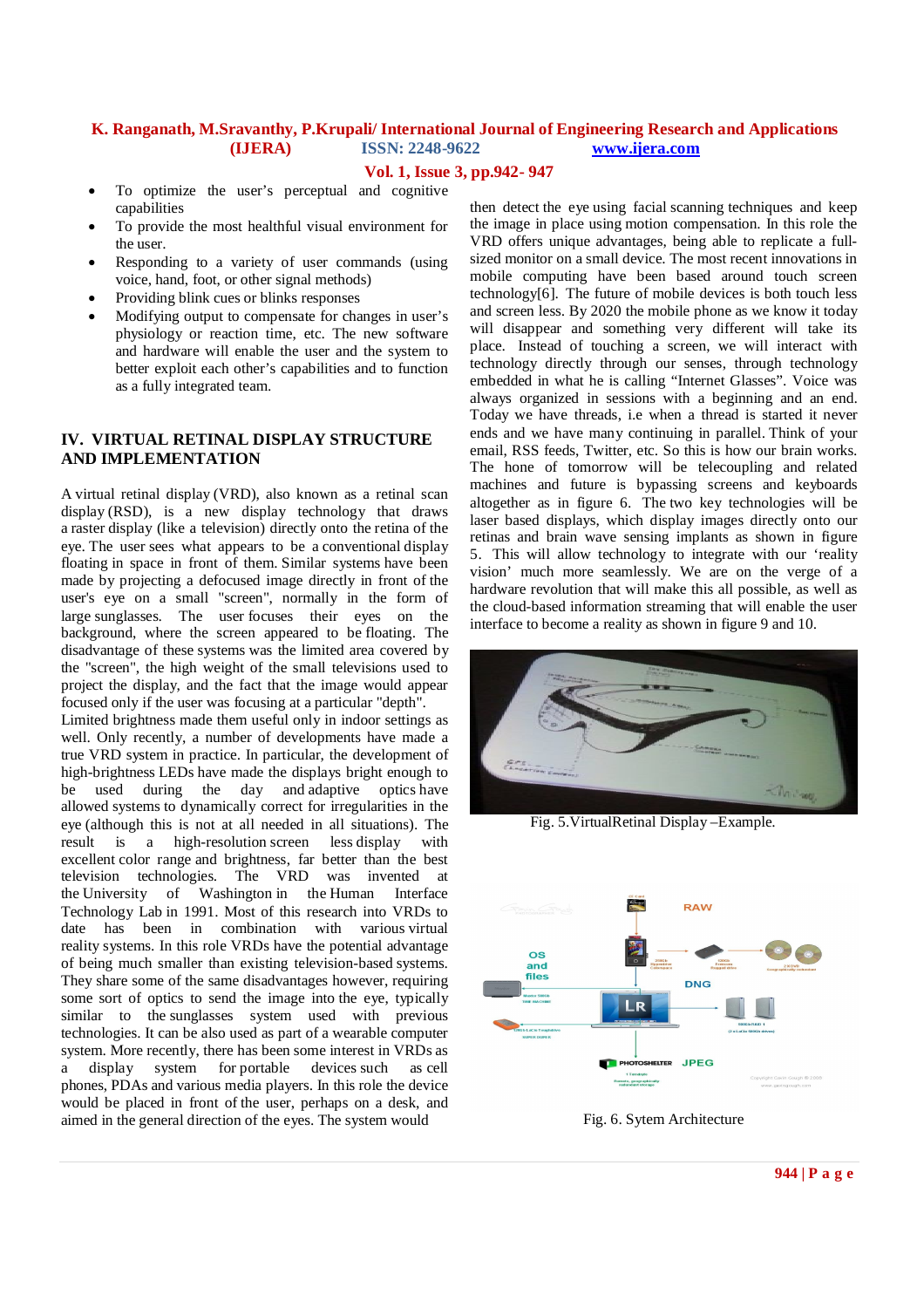**Vol. 1, Issue 3, pp.942- 947**

## **V. APPLICATIONS OF THE SCREENLESS DISPLAY**

The main use of the screen less displays are used for the development of the mobile phones which are mainly used by the old and blind people as shown in figure 7. This type of the invention of the screen less displays was first done on the mobile phone named OWASYS 2CC. This model is very useful for the old, blind, and even for the people with less vision power.



Fig. 7. Appliaction applied to mobile Tecnology

Screen less displays technology is also implemented for the development of the screen less laptops. A laptop without an LCD can be a very useful portable solution when connected to CRT or fixed LCD monitors. Laptops without screens would also be a green solution, giving value to donated CRT monitors that would otherwise be heading for landfills. Portability means that volunteers, who don't always have the time to travel to people's homes, can more easily maintain this computer. Screenless displays are also widely applicable in the field of the holograms projection. Hologram projection is a result of a technological innovation that truly helps in touch less holographic interfaces. In fact, hologram projection projects 3D images of so high quality that it feels as if one can touch them. However, holographic projection is still to achieve mass acceptance as until now, conventional holograms, which offer 3D images.



Fig.8. Example view of holographic Projection

Latest laser technology are also implementing the special technique of the screen less display through the presence of the several 3D scope animation or the screen provides the advantage of being combined with the Laser Valve Video Projector that helps in projecting video images by the use of the laser light instead of the Xenon Arc lamps as depicted in figure 8. Laser technologies have given an edge over the other

technologies as the LVP gives the projector an excellent depth in the focus.



Fig.10. Virtual screens

Screen less display's major working principle can also be implemented in the emerging of the new screen less TV's. Imagine that watching the TV picture that seems to be magically appearing in the thin air. The picture just floats on in front of the viewer; this would be a latest emerging technology in the future as depicted in figure 9.



Figure 9. Magical display in air

## **VI. ADVANTAGES AND DISADVANTAGES OF THE TECHNOLOGY**

### **ADVANTAGES:**

**Low power requirements-** Only six diodes are required and a few of a watts to deliver their images to the user's eyes [3].

**Higher resolution images-** The pixels in the images projected by the diodes can be made smaller than is possible with any CRT or flat panel display, so higher resolution can be achieved. With retinal projectors, the only limitation in the resolution of visual images will be the resolving power of the users' eyes.

**Greater portability-** The combination of diodes, lenses, and processing components in a retinal projector system will weigh only a few ounces.

**Wider angle of view-** Retinal projectors will be able to provide a wider field of view than is possible with display screens.

**More accurate color-** By modulating light sources to vary the intensity of red, green, and blue light, retinal projectors can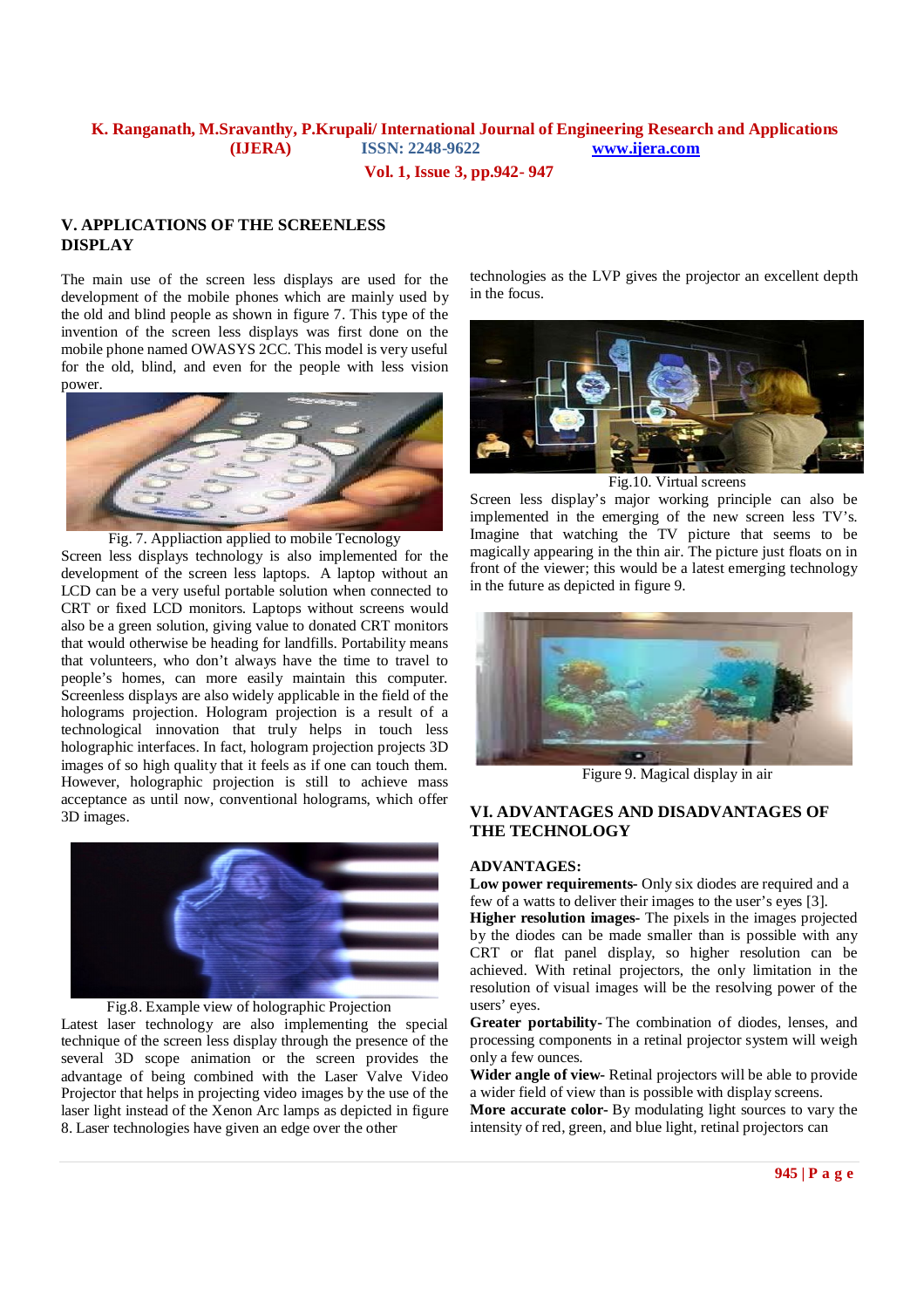## **Vol. 1, Issue 3, pp.942- 947**

provide a wider range of colors – and more fully saturated colors – than any other display technology.

**Greater brightness and better contrast-** Retinal projectors can provide higher levels of contrast and brightness than any other display system.

**Ability to present 3D images-** With their capability of presenting high definition image-pairs, retinal projectors can deliver the most highly realistic stereoscopic movies and still pictorial images to their users.

**Ability to present far-point images-** The human visual system is a far-point system. With today's desktop and laptop computers users must employ their near-point vision. The excessive use of our near-point vision in using computers, reading, sewing, playing video games, etc., is making myopia a very common impediment. The use of the far-point images that can be provided by retinal projector systems could reduce the incidence of myopia and, hence, the growing need for and use of eyeglasses see figure 10.

**Lower costs-** The present cost of retinal projector systems is high. Nevertheless, there are no hard-to-overcome manufacturing problems in mass-producing and low-cost components, so inexpensive systems will soon become available. Environmental and disposal costs of these tiny delivery devices will also be minimal because toxic elements such as lead, phosphorus, arsenic, cadmium, and mercury are not used in their manufacture [4].

## **DISADVANTAGES:**

- The principle disadvantage is that Virtual retinal display (VRD) is not yet available in the significant number.
- Prototypes and special experimental models are now being Built, but their cost per unit is high.
- The VRD technology is still under progress and Development.

### **VI. FUTURE ENHANCEMENTS**

For the future development of this emerging new technology, several researches are being conducted and the several renowned IT sector companies and other best labs present in the world are handling over the project of screenless displays.

- Microsoft in 2001 began the work on an idea for an Interactive table that mixes both the physical and the Virtual worlds.
- Multi touch is a human computer interaction technique and the hardwires devices that implement it, which allows users to compute without conventional input devices.
- CUBIT is being developed for the future use of the multi Touch use of the program.
- Development of the enhancement of the micro vision also Gives the improved and the futuristic view of the screen less displays. This technology of the micro vision is the very well useful in the Artificial Retinal Display properties.
- Japanese scientists have invented the pair of intelligent Glasses that remembers where people last saw their keys, Handbags, iPod, and mobile phones.
- Smart Google is developing the compact video camera which films everything the wearer looks at the information what the viewer wants will be directly being seen in through the glasses where there is no screen or projector present.
- Several laboratories are working under progress on the electron beam lithography which includes the advanced enhancement of the futuristic screen less display.
- Adobe systems are also working out for the development and deployment cross platform of the several applications which are to be viewed without the actual screen.

## **VII. CONCLUSION**

The paper has elaborately discussed screenless displays which is one of the most emerging computer technologies and has become a new exciting rage for the up coming generations as a field of the futuristic technology. Due to the ability of having several advantages which are involved in the making, designing, coding of the screenless , this needs plenty of knowledge and process for the development is still under the improvement. May be in the future the world may be dominated with the screen less display technologies and this enriches the world of technological empowerment in the field of the computer technology. Screenless displays promises the cost effective aspect and also brighter future in the computer technology.

### **ACKNOWLEDGEMENTS**

The authors would like to thank **Professor T. Venkat Narayana Rao**, Head and Professor, Department of Computer Science and Engineering, Hyderabad Institute of Technology and Management [HITAM}, Hyderabad for his continuous help and suggestions to improve the eminence of this paper.

### **VIII. REFERENCES**

[1]Screen-less Head Mounted Projector with Retrotranmissive Optics Ryugo KIJIMA, Jyunya WATANABE

[2]Kiyokawa, K., "A Wide Field-of-view Head Mounted Projective Display using Hyperbolic Half-silvered Mirrors", Procs of ISMAR.